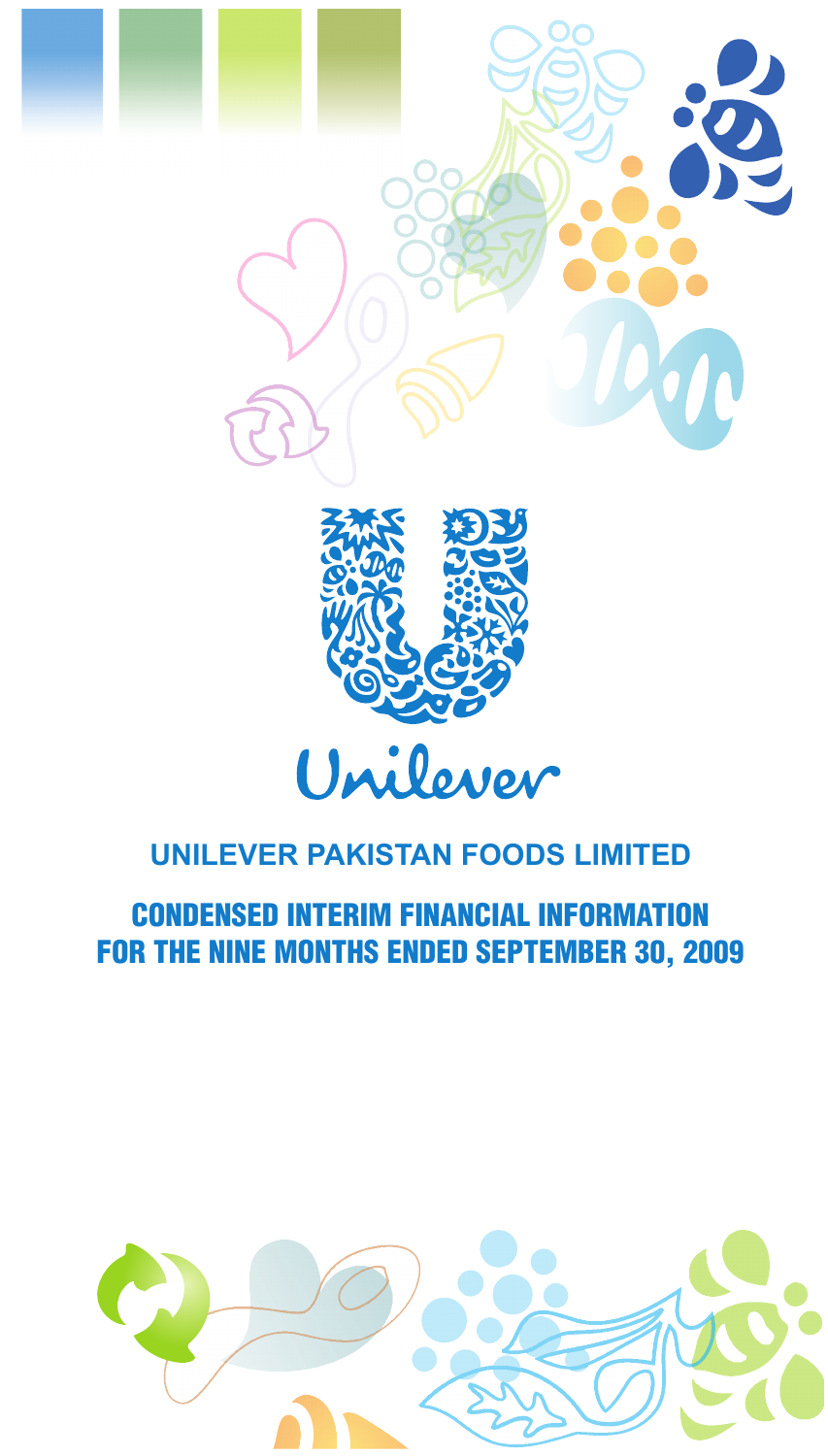#### **UNILEVER PAKISTAN FOODS LIMITED COMPANY INFORMATION**

### **Board of Directors**

Ehsan Ali Malik Chairman Fariyha Subhani Chief Executive Abdul Rab Director & CFO Mian Zulfikar H. Mannoo Director Mian M. Adil Mannoo Director Kamal Mannoo **Director** Badaruddin F. Vellani **Director** Imran Husain Director Mohammad Qayser Alam Syed Noeman Shirazi **Director** 

#### **Company Secretary**

Amar Naseer

### **Audit Committee**

Imran Husain Chairman Mohammad Qayser Alam Member Mian Zulfikar H. Mannoo Member<br>Imtiaz Jaleel Mannoo Secretar

### **Auditors**

A.F. Ferguson & Co Chartered Accountants State Life Building No 1-C I.I Chundrigar Road, Karachi

#### **Head Office / Registered Office**

Avari Plaza Fatima Jinnah Road, Karachi. Tel: 021 - 35660062 Fax: 021 - 35674971 021 - 35674968

#### **Factory**

52-KM, Multan Road, Pernawan Bhai Pheru, Distt.Kasur Tel: 049 - 4510376-79 Fax: 049 - 4513377

### **Share Registration Office**

M/s Famco Associates (Pvt) Ltd State Life building No.1-A I.I Chundrigar Road, Karachi

### **Web Site Address**

www.unileverpakistan.com.pk

Secretary & Head of Internal Audit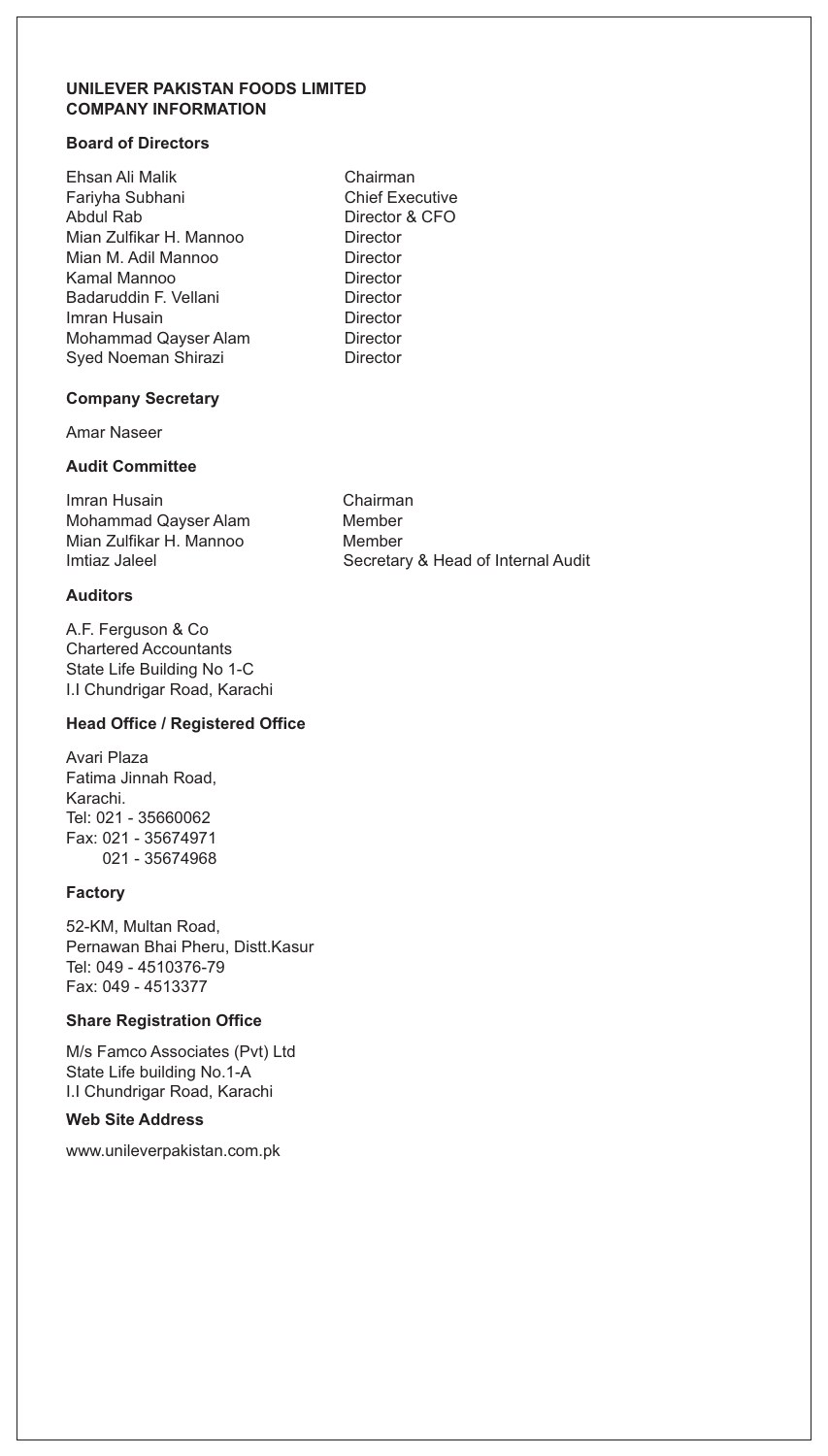## **Unilever Pakistan Foods Limited**

### **Directors' Review**

The directors are pleased to present the financial statements for the nine months ended September 30, 2009.

| <b>Financial Results</b>        | Nine Months Ended September 30<br>2009 | 2008      |
|---------------------------------|----------------------------------------|-----------|
| Net Sales (Rs.000)              | 2,688,257                              | 2,507,967 |
| Profit before taxation (Rs.000) | 273, 275                               | 479,934   |
| Profit after taxation(Rs.000)   | 182,707                                | 310,463   |
| Earnings per share (Rs)         | 29.67                                  | 50.42     |

The company delivered a sales growth of 7% during the period under review driven mainly by price growth to offset the increasing input cost. Knorr remained the growth driver, leading the way through noodles and Pakistani Meal-Makers.

Sharp increase in prices of key raw materials has led to a 2.5% decline in gross margins over last year. The company continued its strategy of building categories for future. Major marketing investment was directed towards establishment of the meal-maker category.

### **Futur e Outlook**

The prevailing security situation has added to economic uncertainty. The Rupee has further lost strength over the past few months and this combined with increasing inflation is putting pressure on consumer off-take of discretionary food categories. To meet the above challenges our priority is to build strong brands that deliver exceptional value to consumers, customers and shareholders.

On behalf of the Board

22 October 2009. Chief Executive

Karachi. **Fariyha Subhani**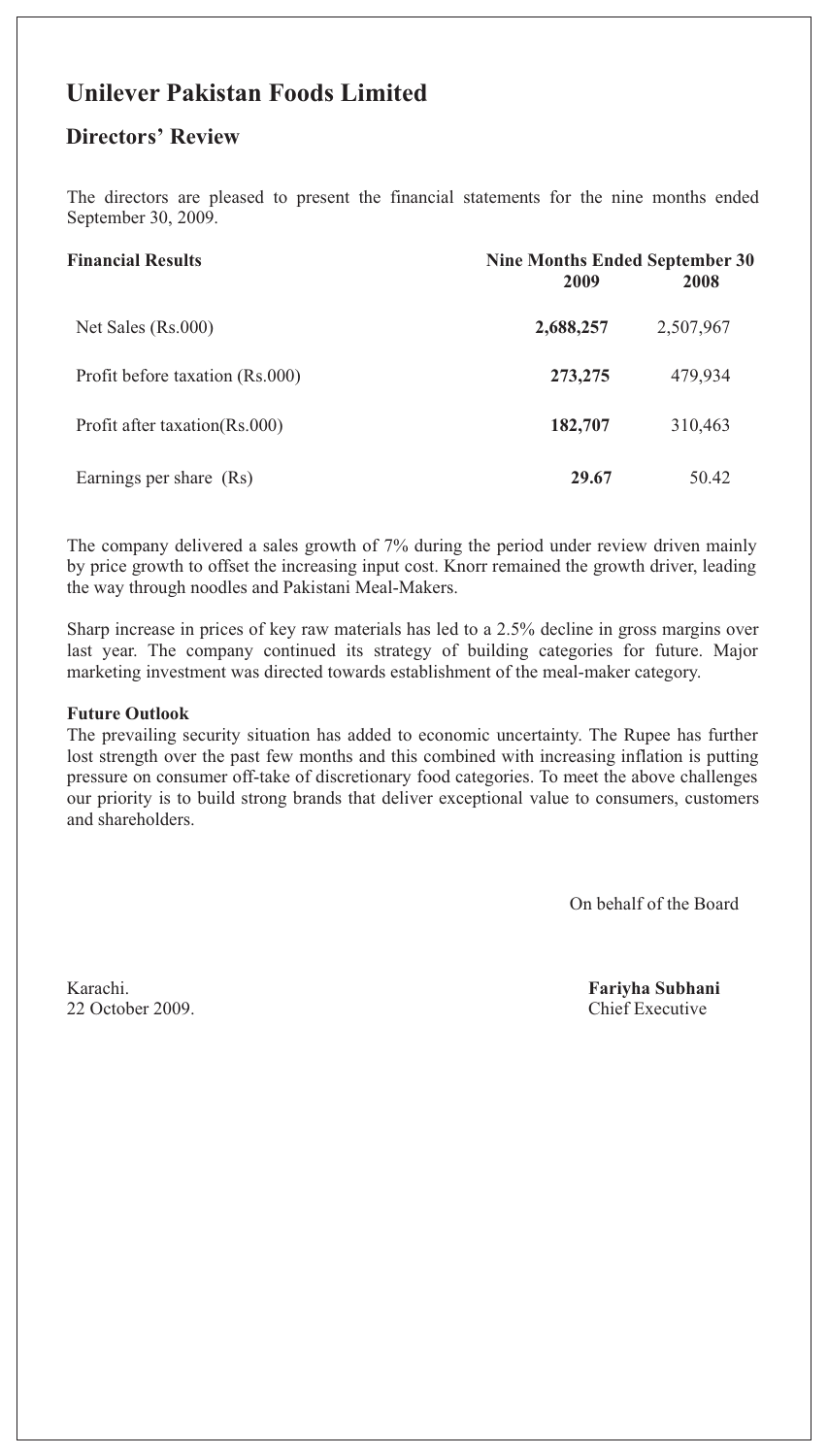### **CONDENSED INTERIM BALANCE SHEET AS AT SEPTEMBER 30, 2009**

|                                                                |                | <b>Unaudited</b>     | Audited         |
|----------------------------------------------------------------|----------------|----------------------|-----------------|
|                                                                |                | September 30,        | December 31,    |
|                                                                | <b>Note</b>    | 2009                 | 2008            |
|                                                                |                | (Rupees in thousand) |                 |
| <b>ASSETS</b>                                                  |                |                      |                 |
| <b>Non-current assets</b>                                      |                |                      |                 |
| Property, plant and equipment                                  | 2              | 283,262              | 307,707         |
| Intangibles                                                    |                | 181,145              | 181,145         |
|                                                                |                |                      |                 |
| Long term loans                                                |                | 2,885<br>3,707       | 4,836<br>5,488  |
| Long term prepayment                                           |                |                      |                 |
|                                                                |                | 470,999              | 499,176         |
| <b>Current assets</b>                                          |                |                      |                 |
| Stores and spares<br>Stock in trade                            |                | 14,088               | 13,804          |
| Trade debts                                                    |                | 348,681              | 352,394         |
|                                                                |                | 63,613               | 49,976          |
| Loans and advances                                             |                | 20,902               | 18,897          |
| Trade deposits and short term prepayments<br>Other receivables |                | 16,970               | 34,132          |
|                                                                |                | 22,732               | 2,519           |
| Taxation - payments less provision<br>Cash and bank balances   |                | 30,044<br>91,681     | 36,693<br>8,022 |
|                                                                |                |                      | 516,437         |
| <b>Total assets</b>                                            |                | 608,711<br>1,079,710 | 1,015,613       |
|                                                                |                |                      |                 |
| <b>EQUITY AND LIABILITIES</b>                                  |                |                      |                 |
| <b>Capital and reserves</b>                                    |                |                      |                 |
| Share capital                                                  |                | 61,576               | 61,576          |
| Reserves                                                       |                | 212,995              | 239,647         |
|                                                                |                | 274,571              | 301,223         |
| <b>LIABILITIES</b>                                             |                |                      |                 |
| <b>Non-current liabilities</b>                                 |                |                      |                 |
| Retirement benefits - obligation                               |                | 13,008               | 4,889           |
| Deferred taxation                                              |                | 27,462               | 37,190          |
|                                                                |                |                      |                 |
| <b>Current liabilities</b>                                     |                |                      |                 |
| Trade and other payables                                       |                | 553,129              | 415,673         |
| Provision                                                      | 3              | 6,524                |                 |
| Accrued interest / mark up                                     |                | 1,260                | 7,318           |
| Sales tax payable                                              |                | 7,560                | 6,729           |
| Dividend payable                                               |                | 123,152<br>73,044    | 242,591         |
| Short term borrowings                                          |                |                      |                 |
| <b>Total liabilities</b>                                       |                | 764,669              | 672,311         |
|                                                                |                | 805,139              | 714,390         |
| <b>Commitments</b>                                             | $\overline{4}$ |                      |                 |
| <b>Total equity and liabilities</b>                            |                | 1,079,710            | 1,015,613       |
|                                                                |                |                      |                 |

 The annexed notes 1 to 8 form an integral part of this condensed interim financial information.

**Fariyha Subhani** Chief Executive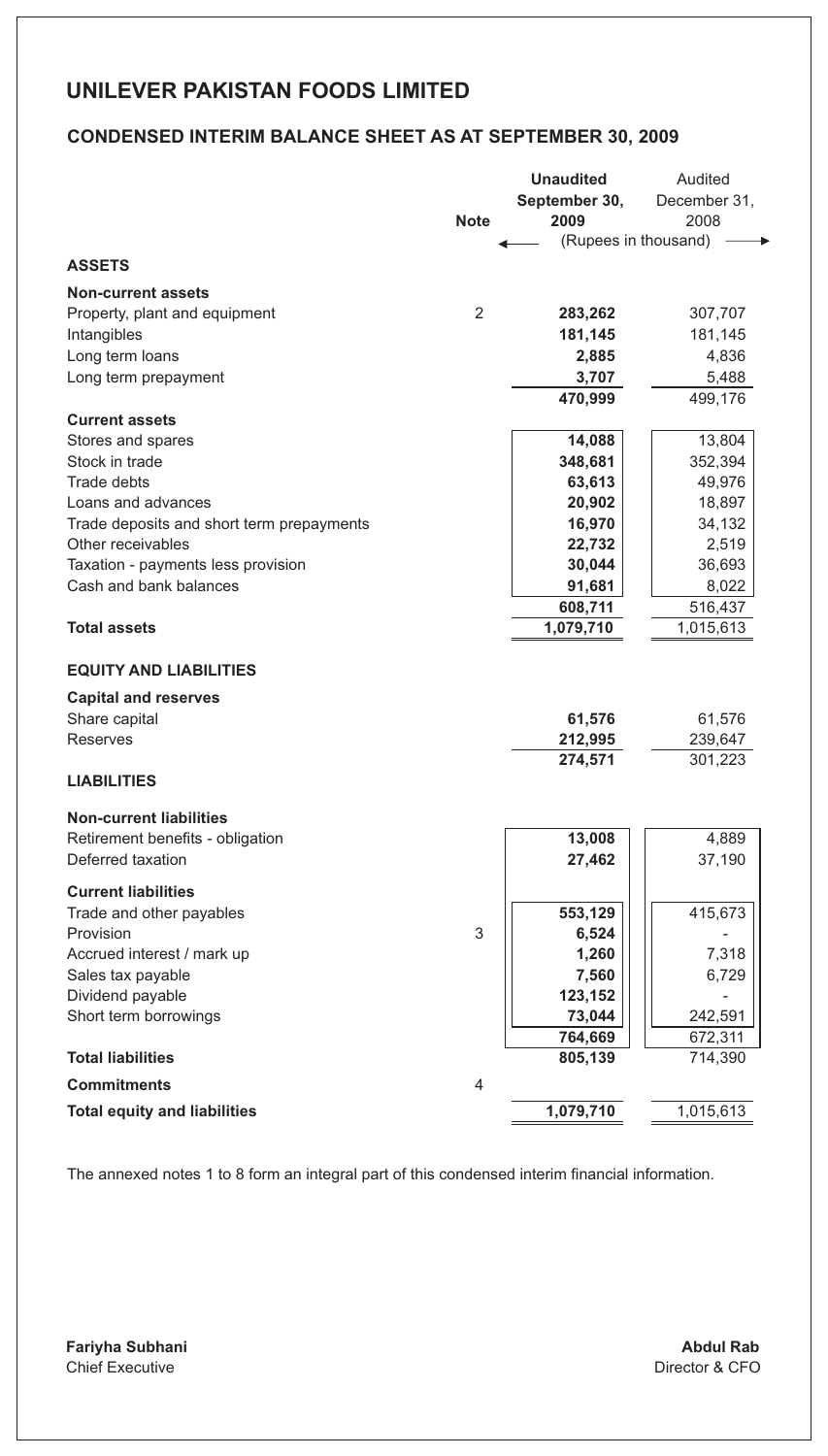### **CONDENSED INTERIM PROFIT AND LOSS ACCOUNT FOR THE NINE MONTHS ENDED SEPTEMBER 30, 2009 (UNAUDITED)**

|                                        | <b>Quarter ended</b> |                              | Nine months ended                                       |             |
|----------------------------------------|----------------------|------------------------------|---------------------------------------------------------|-------------|
|                                        |                      |                              | September 30, September 30, September 30, September 30, |             |
|                                        | 2009                 | 2008<br>(Rupees in thousand) | 2009                                                    | 2008        |
|                                        |                      |                              |                                                         |             |
| <b>Sales</b>                           | 879,312              | 823,582                      | 2,688,257                                               | 2,507,967   |
| Cost of sales                          | (564, 863)           | (517, 714)                   | (1,677,840)                                             | (1,502,531) |
| Gross profit                           | 314,449              | 305,868                      | 1,010,417                                               | 1,005,436   |
| <b>Distribution costs</b>              | (195, 800)           | (120,066)                    | (634, 939)                                              | (451, 149)  |
| Administrative expenses                | (9,776)              | (11, 200)                    | (26, 782)                                               | (31, 561)   |
| Other operating expenses               | (5,801)              | (14, 669)                    | (21, 356)                                               | (41,094)    |
| Other operating income                 | 11,288               | 9,118                        | 21,103                                                  | 15,477      |
| Restructuring costs - staff redundancy | (27, 150)            |                              | (51, 150)                                               |             |
| Profit from operations                 | 87,210               | 169,051                      | 297,293                                                 | 497,109     |
| Finance costs                          | (1, 523)             | (1,058)                      | (24, 018)                                               | (17, 175)   |
| Profit before taxation                 | 85,687               | 167,993                      | 273,275                                                 | 479,934     |
| <b>Taxation</b>                        |                      |                              |                                                         |             |
| - current                              | (25, 444)            | (51, 620)                    | (100, 296)                                              | (144, 500)  |
| - deferred                             | (1, 992)             | (9,998)                      | 9,728                                                   | (24, 971)   |
|                                        | (27, 436)            | (61, 618)                    | (90, 568)                                               | (169, 471)  |
| Profit after taxation                  | 58,251               | 106,375                      | 182,707                                                 | 310,463     |
| Earnings per share - Rupees            | 9.46                 | 17.28                        | 29.67                                                   | 50.42       |

 The annexed notes 1 to 8 form an integral part of this condensed interim financial information.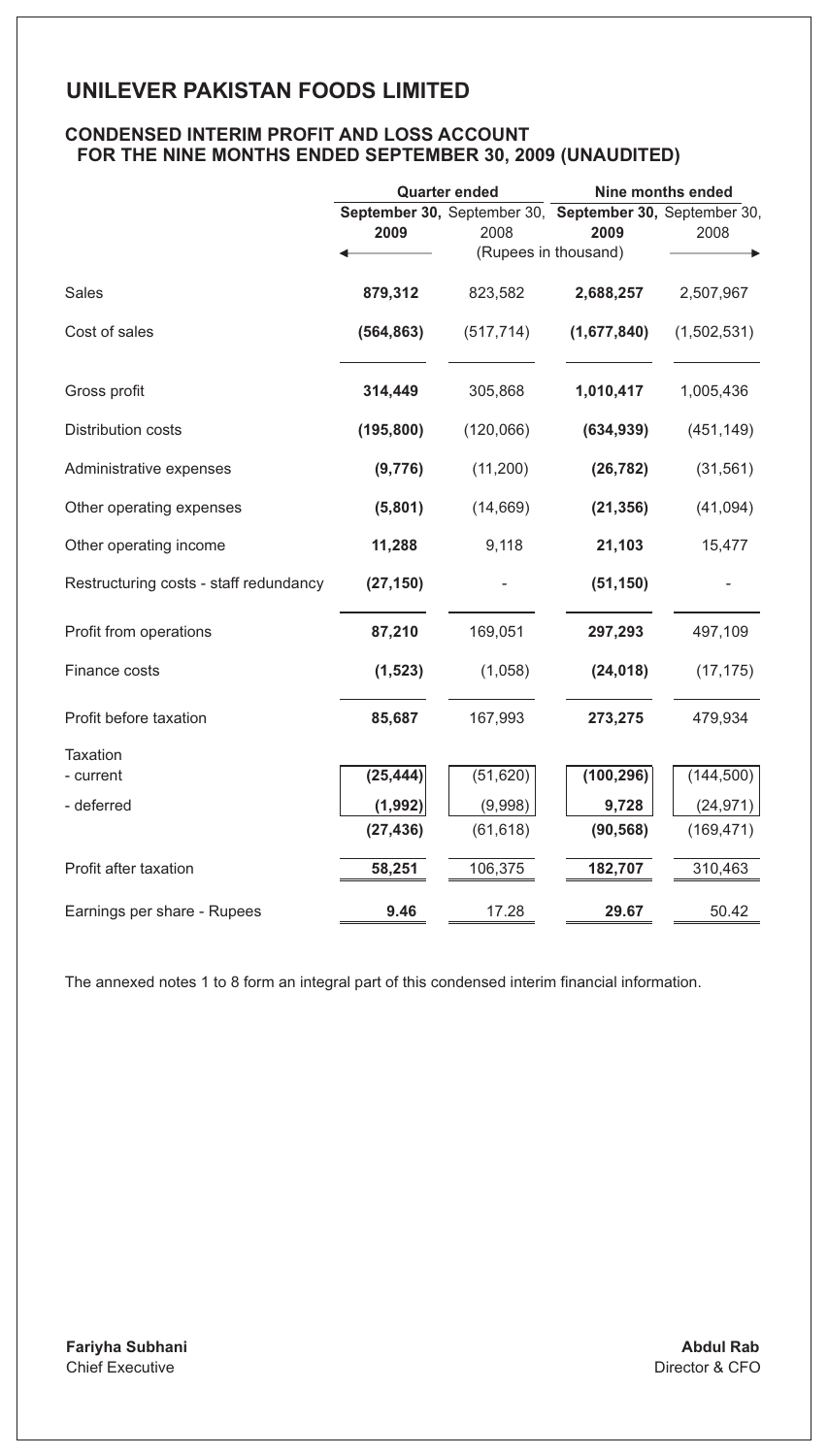### **CONDENSED INTERIM CASH FLOW STATEMENT FOR THE NINE MONTHS ENDED SEPTEMBER 30, 2009 (UNAUDITED)**

|                                                                                                                                                                                    | <b>Note</b> | September 30,<br>2009  | September 30,<br>2008     |
|------------------------------------------------------------------------------------------------------------------------------------------------------------------------------------|-------------|------------------------|---------------------------|
|                                                                                                                                                                                    |             | (Rupees in thousand)   |                           |
| <b>CASH FLOWS FROM OPERATING ACTIVITIES</b>                                                                                                                                        |             |                        |                           |
| Cash generated from operations                                                                                                                                                     |             | 459,976                | 621,500                   |
| Finance costs paid                                                                                                                                                                 |             | (30,076)               | (20, 184)                 |
| Income tax paid                                                                                                                                                                    |             | (93, 647)              | (74, 509)                 |
| Decrease in Long term loans                                                                                                                                                        |             | 1,951                  | 115                       |
| Decrease in Long term prepayments                                                                                                                                                  |             | 1,781                  | 1,972                     |
| Net cash from operating activities                                                                                                                                                 |             | 339,985                | 528,894                   |
| <b>CASH FLOWS FROM INVESTING ACTIVITIES</b><br>Property, plant and equipment purchased<br>Proceeds on sale of property, plant and equipment<br>Return received on savings accounts |             | (6,960)<br>5,178<br>93 | (94, 366)<br>8,275<br>170 |
| Net cash used in investing activities                                                                                                                                              |             | (1,689)                | (85, 921)                 |
| <b>CASH FLOW FROM FINANCING ACTIVITIES</b><br>Dividend paid                                                                                                                        |             | (85,090)               | (246, 317)                |
| Net increase in cash and cash equivalents                                                                                                                                          |             | 253,206                | 196,656                   |
| Cash and cash equivalents at the beginning of the period                                                                                                                           |             | (234,569)              | (346, 216)                |
| Cash and cash equivalents at the end of the period                                                                                                                                 | 5           | 18,637                 | (149, 560)                |

 The annexed notes 1 to 8 form an integral part of this condensed interim financial information.

**Fariyha Subhani** Chief Executive

**Abdul Rab** Director & CFO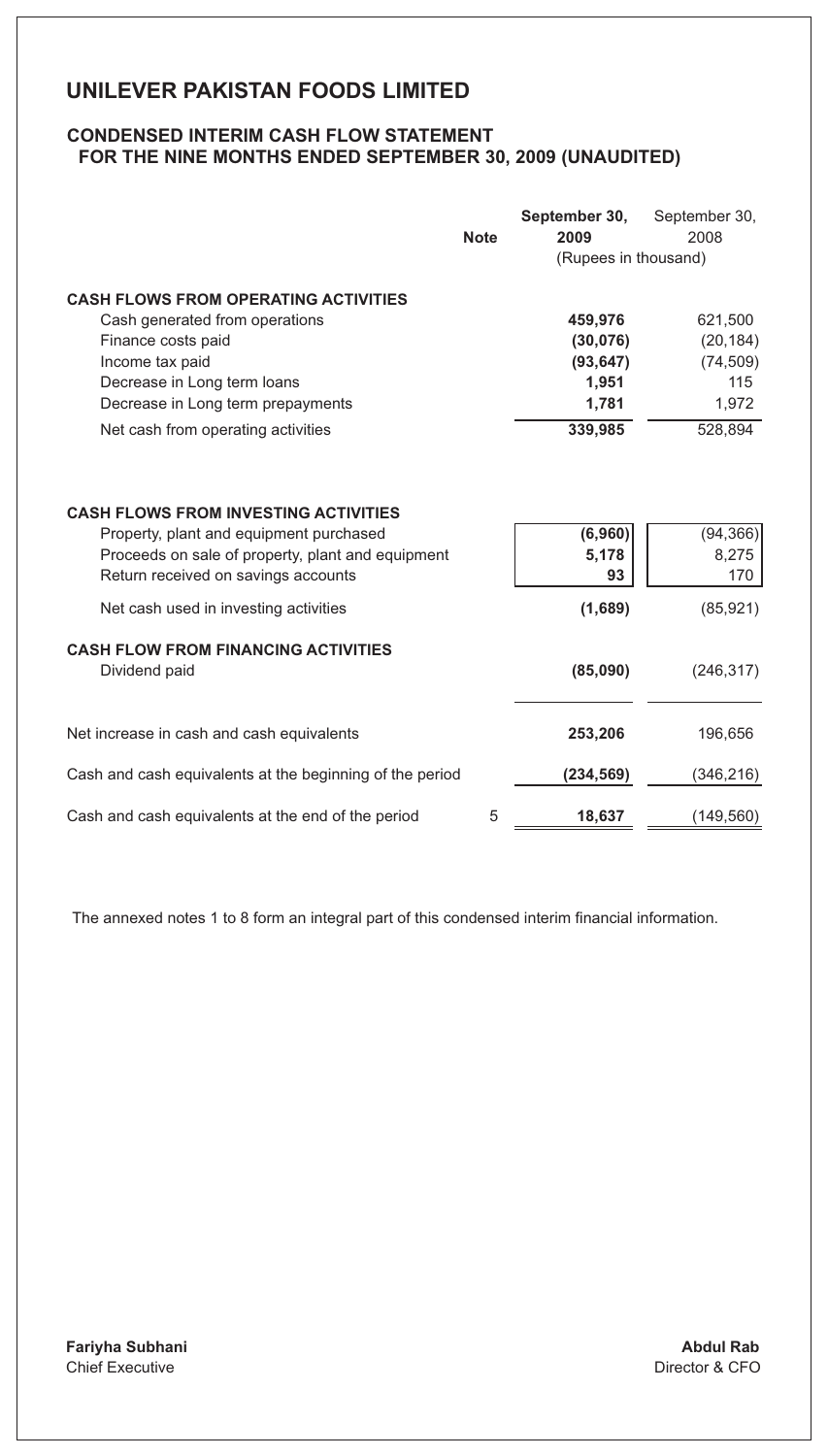### **CONDENSED INTERIM STATEMENT OF CHANGES IN EQUITY FOR THE NINE MONTHS ENDED SEPTEMBER 30, 2009 (UNAUDITED)**

|                                                                                | <b>SHARE</b>   | <b>RESERVES</b>  |                |                      | <b>TOTAL</b>                       |            |            |
|--------------------------------------------------------------------------------|----------------|------------------|----------------|----------------------|------------------------------------|------------|------------|
|                                                                                | <b>CAPITAL</b> |                  | <b>CAPITAL</b> |                      | <b>SUB TOTAL</b><br><b>REVENUE</b> |            |            |
|                                                                                |                | Share<br>Premium | Special        | General              | Unappropriated<br>Profit           |            |            |
|                                                                                |                |                  |                | (Rupees in thousand) |                                    |            |            |
| Balance as at January 1, 2008                                                  | 61,576         | 24,630           | 628            | 138                  | 112,010                            | 137,406    | 198,982    |
| Net profit after taxation for the nine months                                  |                |                  |                |                      |                                    |            |            |
| ended September 30, 2008                                                       |                |                  |                |                      | 310,463                            | 310,463    | 310,463    |
| Final dividend for the year ended<br>December 31, 2007 @ Rs 18<br>per share    |                |                  |                |                      | (110, 837)                         | (110, 837) | (110, 837) |
|                                                                                |                |                  |                |                      |                                    |            |            |
| Interim dividend for the year ended<br>December 31, 2008 @ Rs 22<br>per share  |                |                  |                |                      | (135, 468)                         | (135, 468) | (135, 468) |
| Balance as at September 30, 2008                                               | 61,576         | 24,630           | 628            | 138                  | 176,168                            | 201,564    | 263,140    |
| Balance as at January 1, 2009                                                  | 61,576         | 24,630           | 628            | 138                  | 214,251                            | 239,647    | 301,223    |
| Net profit after taxation for the nine months<br>ended September 30, 2009      |                |                  |                |                      | 182,707                            | 182,707    | 182,707    |
| Final dividend for the year ended<br>December 31, 2008 @ Rs 14<br>per share    |                |                  |                |                      | (86, 207)                          | (86, 207)  | (86, 207)  |
| Interim dividend for the year ending<br>December 31, 2009 @ Rs 20<br>per share |                |                  |                |                      | (123, 152)                         | (123, 152) | (123, 152) |
| Balance as at September 30, 2009                                               | 61,576         | 24,630           | 628            | 138                  | 187,599                            | 212,995    | 274,571    |
|                                                                                |                |                  |                |                      |                                    |            |            |

The annexed notes 1 to 8 form an integral part of this condensed interim financial information.

**Fariyha Subhani** Chief Executive

**Abdul Rab** Director & CFO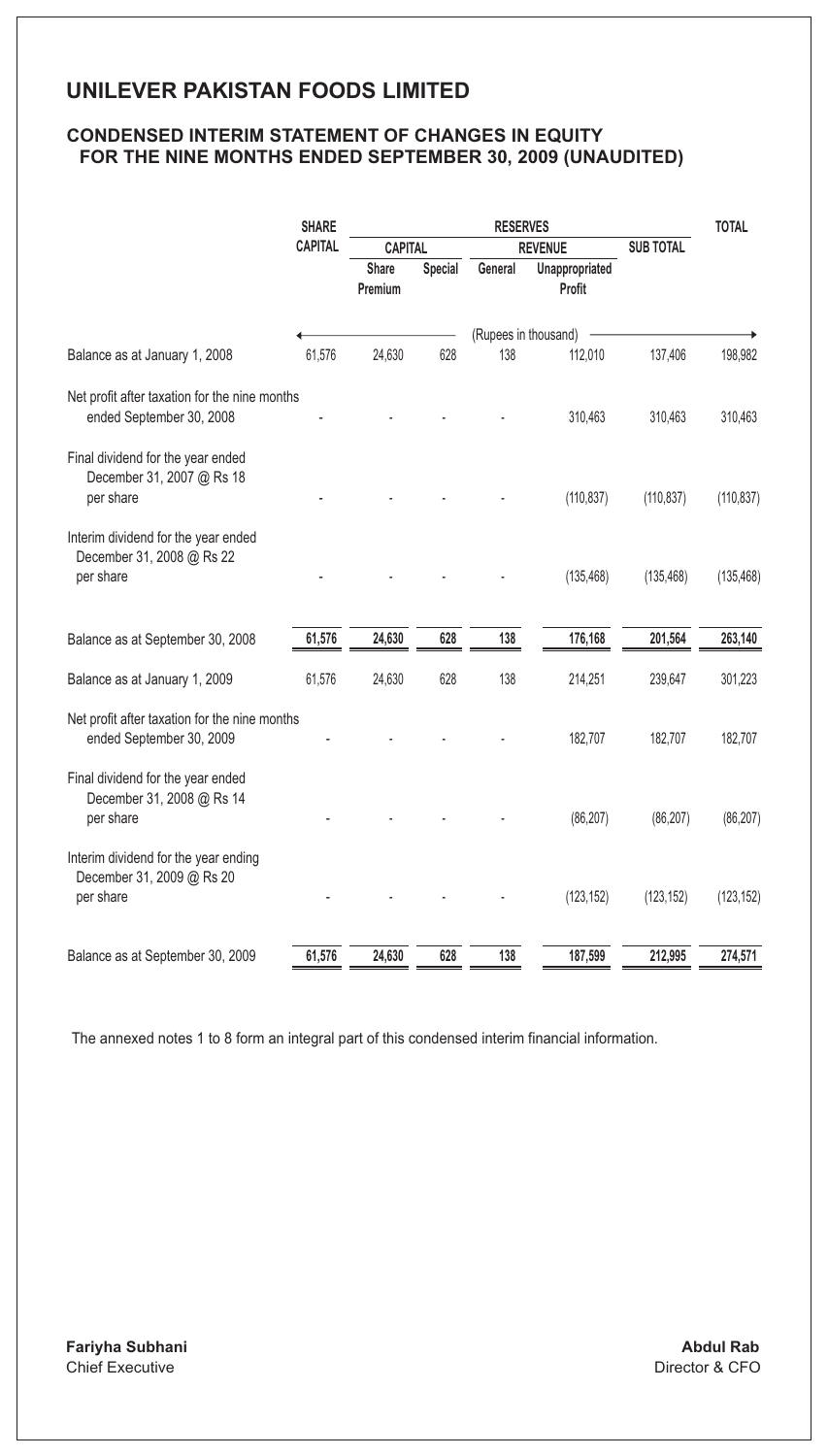### **SELECTED NOTES TO AND FORMING PART OF THE CONDENSED INTERIM FINANCIAL INFORMATION FOR THE NINE MONTHS ENDED SEPTEMBER 30, 2009 (UNAUDITED)**

### **BASIS OF PREPARATION**

**1.** This condensed interim financial information has been prepared in accordance with the requirements of International Accounting Standard (IAS) 34, 'Interim Financial Reporting' and is being submitted to shareholders as required by section 245 of the Companies Ordinance, 1984 and the Listing Regulations of the Karachi and Lahore Stock Exchanges.

The present accounting policies adopted for the preparation of this condensed interim financial information are the same as those applied in the preparation of the preceding annual financial statements of the Company for the year ended December 31, 2008.

#### **2. PROPERTY, PLANT AND EQUIPMENT Unaudited September**  Operating assets - at net book value Capital work in progress - at cost (Rupees in thousand) Audited **30, 2009 278,440** 296,030 **4,822** 11,677 **283,262** 307,707 December 31, 2008

### **2.1 Details of additions and disposals to operating assets are:**

|                                             | <b>Additions</b> |           | <b>Disposals</b>     |                     |
|---------------------------------------------|------------------|-----------|----------------------|---------------------|
|                                             |                  | (at cost) |                      | (at net book value) |
|                                             | <b>September</b> | September | <b>September</b>     | September           |
|                                             | 30, 2009         | 30, 2008  | 30, 2009             | 30, 2008            |
|                                             |                  |           | (Rupees in thousand) |                     |
| Building on freehold land                   |                  | 32,279    |                      |                     |
| Plant and machinery                         | 5,795            | 119,192   | ۰                    | 556                 |
| Electrical, mechanical and office equipment | 6,751            | 14,919    |                      |                     |
| Furniture and fittings                      |                  | 72        |                      |                     |
| Motor vehicles                              | 1,269            | 11,702    | 2,013                | 893                 |
|                                             | 13,815           | 178,164   | 2,013                | 1,449               |

#### **3. PROVISION**

During the period, the Company made a provision for restructuring amouting to Rs 51.15 million out of which a sum of Rs 44.65 million has been paid to staff.

#### **4. COMMITMENT**

Commitments for capital expenditure outstanding as at September 30, 2009 amounted to Rs 6.79 million (December 31, 2008: Rs 5.86 million)

| 5. | <b>CASH AND CASH EQUIVALENTS</b> | <b>September</b><br>30, 2009<br>(Rupees in thousand) | September<br>30, 2008 |
|----|----------------------------------|------------------------------------------------------|-----------------------|
|    | Cash and bank balances           | 91.681                                               | 28,022                |
|    | Short term borrowings            | (73, 044)                                            | (177, 582)            |
|    |                                  | 18.637                                               | (149,560)             |